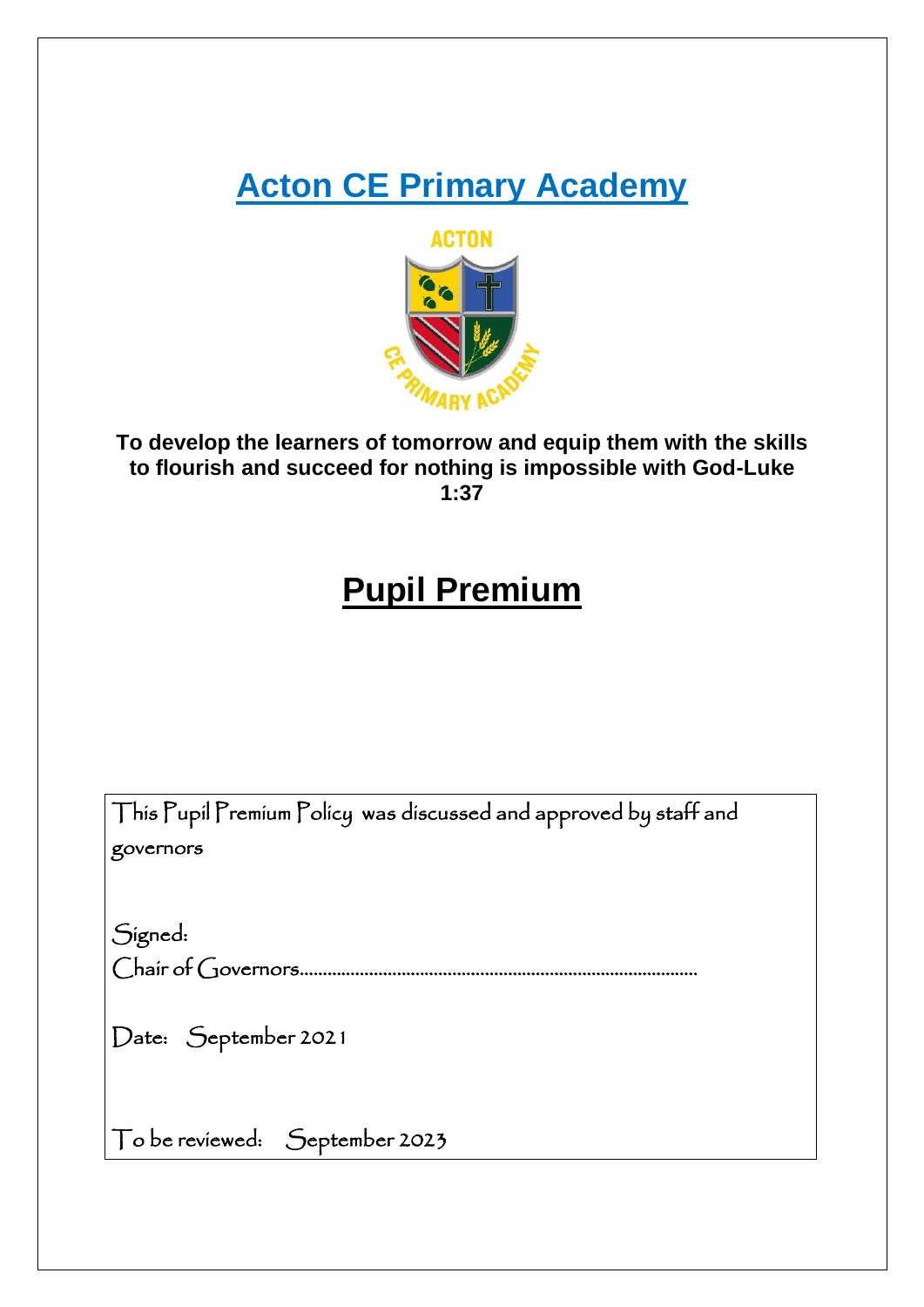## **Pupil Premium Policy**

## **Aims:**

In Acton CE Primary Academy, we have high aspirations and ambitions for our children and we believe that no child should be left behind. We strongly believe that it is not about where you come from but your passion and thirst for knowledge, and your dedication and commitment to learning that make the difference between success and failure and we are determined to ensure that our children are given every chance to realise their full potential.

#### **Background**

The pupil premium is a Government initiative that targets extra money at pupils from deprived backgrounds. Research shows that pupils from deprived backgrounds underachieve compared to their non-deprived peers. The premium is provided to enable these pupils to be supported to reach their potential. The Government has used pupils entitled to free school meals (FSM), looked after children and service children as indicators of deprivation, and have provided a fixed amount of money for schools per pupil based on the number of pupils registered for FSM over a rolling six year period.

In Acton, we will be using the indicator of those eligible for FSM as well as identified vulnerable groups as our target children to 'close the gap' regarding attainment.

#### **Context**

When making decisions about using pupil premium funding it is important to consider the context of the school and the subsequent challenges faced. Common barriers for FSM children can be less support at home, weak language and communication skills, lack of confidence, more frequent behaviour difficulties and attendance and punctuality issues. There may also be complex family situations that prevent children from flourishing. The challenges are varied and there is no "one size fits all".

## **Key Principles**

By following the key principles below, we believe we can maximise the impact of our pupil premium spending.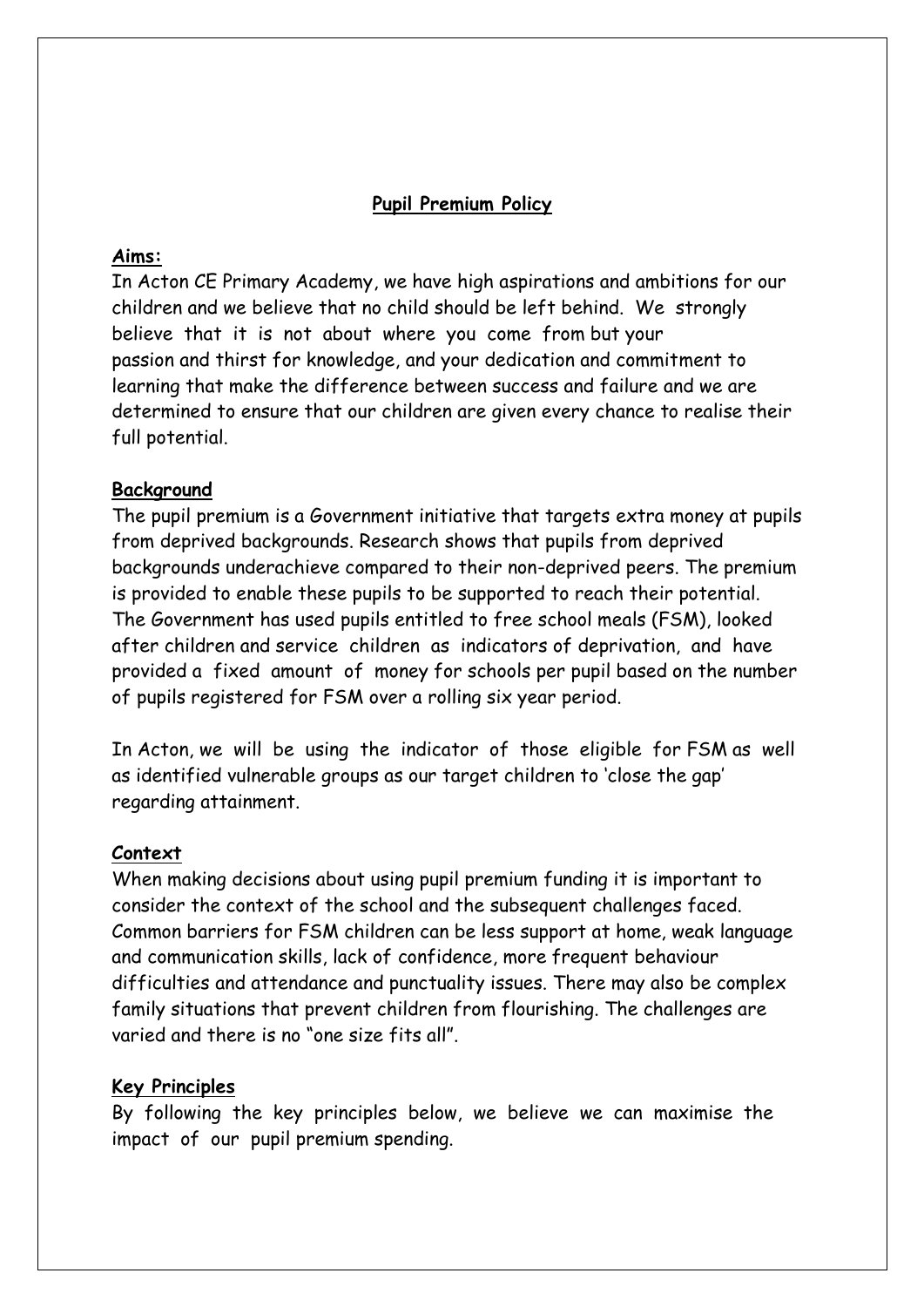We will provide a culture where:

- staff believe in ALL children
- there are "no excuses" made for underperformance
- staff adopt a "solution-focused" approach to overcoming barriers
- staff support children to develop "growth" mindsets towards learning
- **Analysing Data**
- We will ensure that:
- all staff are involved in the analysis of data so that they are fully aware of strengths and weaknesses across the school
- we use research (Such as the Sutton Trust Toolkit) to support us in determining the strategies that will be most effective

## • **Identification of Pupils**

- We will ensure that:
- all teaching staff and support staff are involved in the analysis of data and identification of pupils
- all staff are aware of who our pupil premium and vulnerable children are
- all pupil premium children benefit from the funding, not just those who are underperforming
- underachievement at all levels is targeted (not just lower attaining pupils)
- children's individual needs are considered carefully so that we provide support for those children who could be doing "even better if….."

## **Improving Day to Day Teaching**

We will continue to ensure that all children across the school receive at least good teaching and learning provision by:

- setting high expectations
- addressing any within-school variance
- ensuring consistent implementation of the non-negotiables, e.g. marking and guided reading
- sharing good practice within the school and drawing on external expertise
- providing high quality CPD
- improving assessment through professional dialogue and moderation

## • **Increasing learning time**

- We will maximise the time children have to "catch up" through:
- improving attendance and punctuality
- providing earlier intervention (KS1 and EYFS)
- extending learning out of school hours
- interventions after school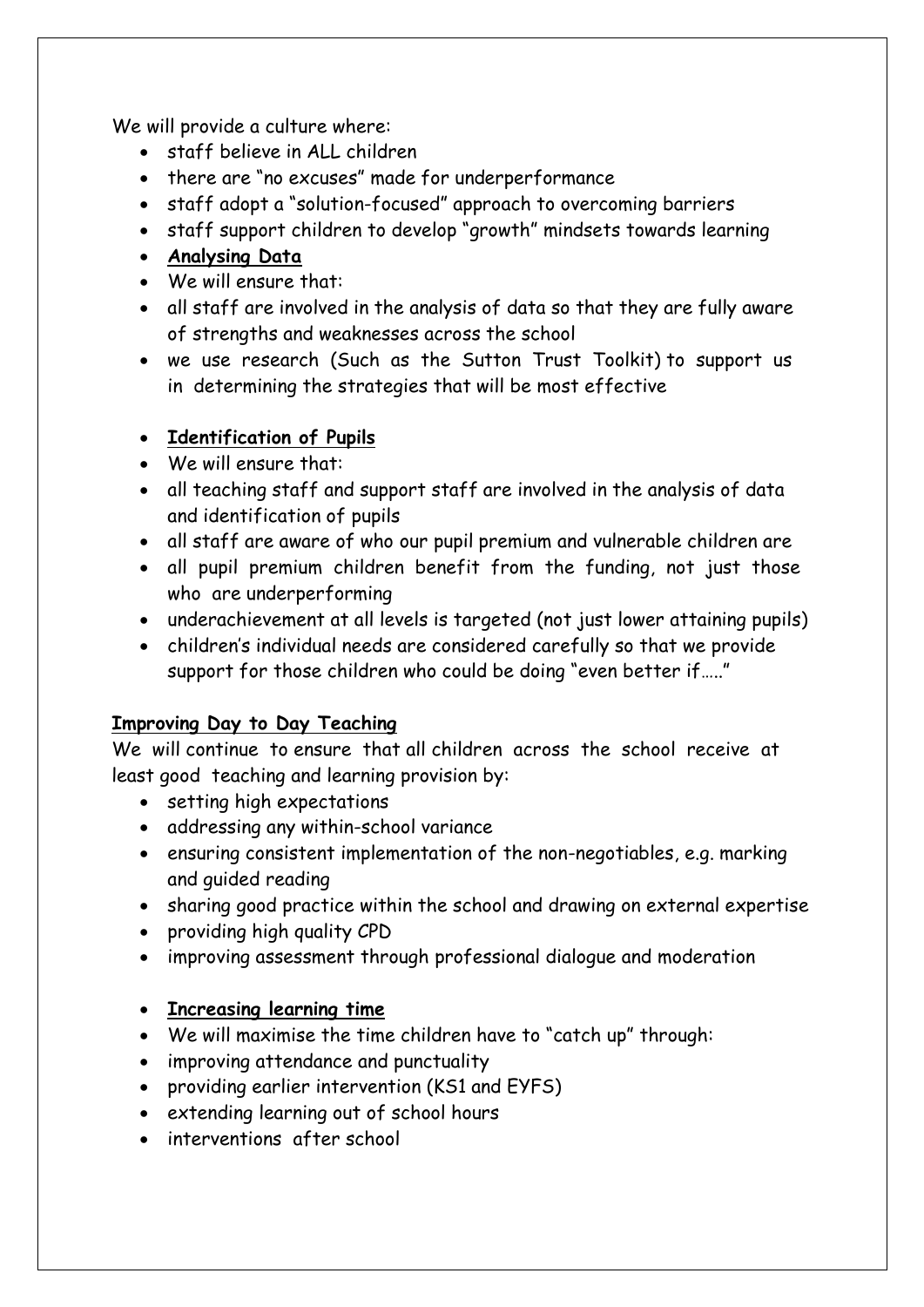## **Individualising support**

We will ensure that the additional support we provide is effective by:

- looking at the individual needs of each child and identifying their barriers to learning
- ensuring additional support staff and class teachers communicate regularly
- matching the skills of the support staff to the interventions they provide
- working with other agencies to bring in additional expertise
- using Beanstalk volunteer readers
- improving school/home support
- providing extensive support for parents
- tailoring interventions to the needs of the child (e.g. Targeted maths revision sessions in the afternoons for children who struggle in the main lesson)
- recognising and building on children's strengths to further boost confidence

## **Going the Extra Mile**

In our determination to ensure that ALL children succeed, we recognise the need for and are committed to providing completely individualised interventions for set periods of time to support children in times of crisis.

## **Monitoring and Evaluation**

We will ensure that:

- a wide range of data is used achievement data, pupils' work, observations, learning walks, case studies, and staff, parent and pupil voice
- assessment data is collected half termly so that the impact of interventions can be monitored regularly
- assessments are closely moderated to ensure they are accurate
- teaching staff and support staff attend and contribute to pupil progress meetings each term and the identification of children is reviewed
- regular feedback about performance is given to children and parents
- interventions are adapted or changed if they are not working
- case studies are used to evaluate the impact of pastoral interventions, such as on attendance and behaviour
- a designated member of the SLT maintains an overview of pupil premium spending
- a governor is given responsibility for pupil premium
- a pupil premium champion will be assigned